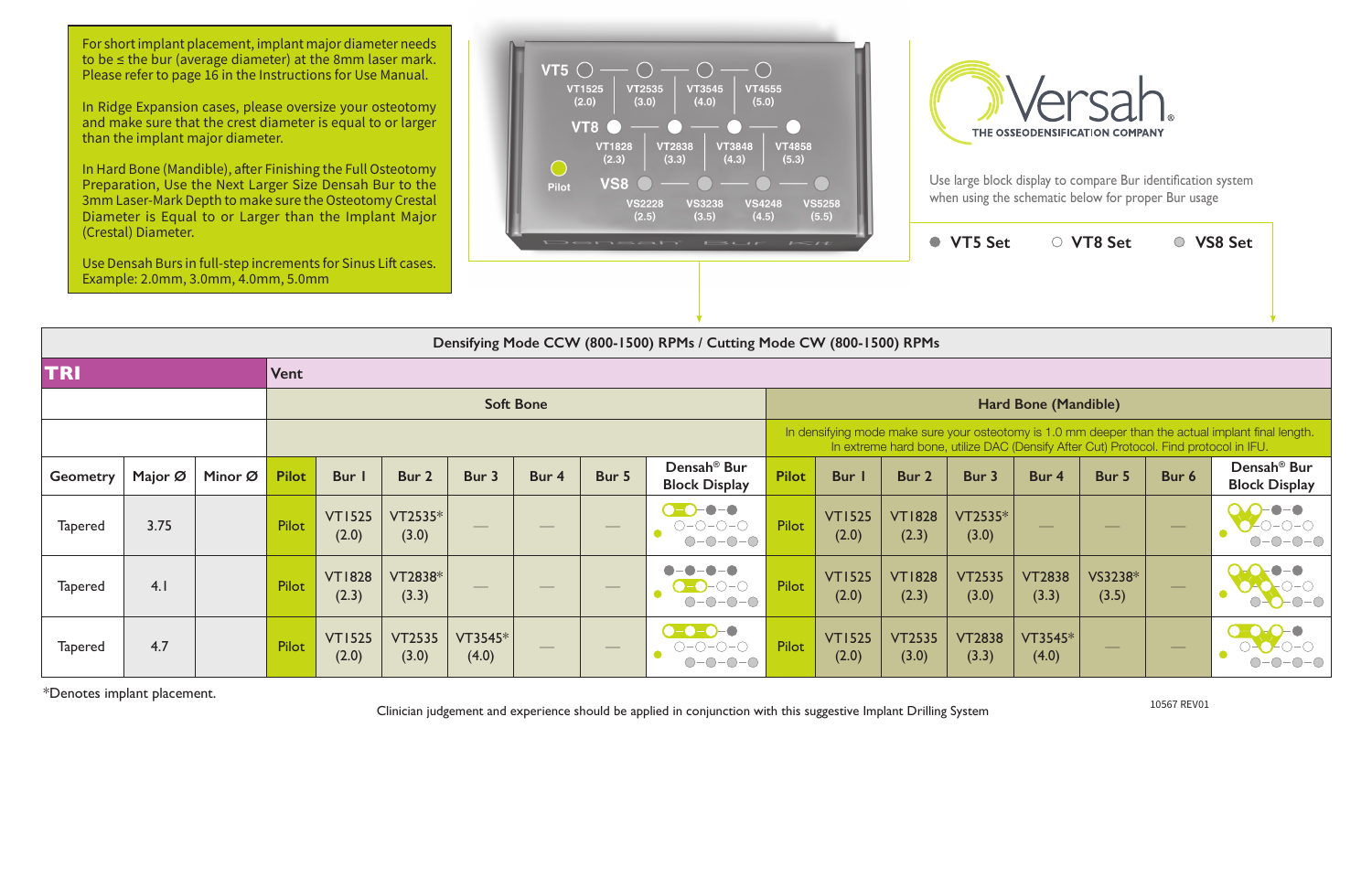In Hard Bone (Mandible), after Finishing the Full Osteotomy Preparation, Use the Next Larger Size Densah Bur to the 3mm Laser-Mark Depth to make sure the Osteotomy Crestal Diameter is Equal to or Larger than the Implant Major

\*Denotes implant placement. 10567 REV01

Clinician judgement and experience should be applied in conjunction with this suggestive Implant Drilling System

|                             | (Crestal) Diameter.<br>Use Densah Burs in full-step increments for Sinus Lift cases.<br>Example: 2.0mm, 3.0mm, 4.0mm, 5.0mm |         |              |                        |                  | Densah' Bur<br>$I = I$ |       |                  |                                                                                                                                                                                             |              |                        |                        | ● VT5 Set            |                                | ○ VT8 Set                      |       | ○ VS8 Set                                       |  |  |  |  |
|-----------------------------|-----------------------------------------------------------------------------------------------------------------------------|---------|--------------|------------------------|------------------|------------------------|-------|------------------|---------------------------------------------------------------------------------------------------------------------------------------------------------------------------------------------|--------------|------------------------|------------------------|----------------------|--------------------------------|--------------------------------|-------|-------------------------------------------------|--|--|--|--|
|                             | Densifying Mode CCW (800-1500) RPMs / Cutting Mode CW (800-1500) RPMs                                                       |         |              |                        |                  |                        |       |                  |                                                                                                                                                                                             |              |                        |                        |                      |                                |                                |       |                                                 |  |  |  |  |
| <b>TRI</b><br><b>Narrow</b> |                                                                                                                             |         |              |                        |                  |                        |       |                  |                                                                                                                                                                                             |              |                        |                        |                      |                                |                                |       |                                                 |  |  |  |  |
|                             |                                                                                                                             |         |              |                        | <b>Soft Bone</b> |                        |       |                  |                                                                                                                                                                                             |              |                        |                        | Hard Bone (Mandible) |                                |                                |       |                                                 |  |  |  |  |
|                             |                                                                                                                             |         |              |                        |                  |                        |       |                  | In densifying mode make sure your osteotomy is 1.0 mm deeper than the actual implant final length.<br>In extreme hard bone, utilize DAC (Densify After Cut) Protocol. Find protocol in IFU. |              |                        |                        |                      |                                |                                |       |                                                 |  |  |  |  |
| <b>Geometry</b>             | Major Ø                                                                                                                     | Minor Ø | <b>Pilot</b> | Bur I                  | Bur 2            | Bur 3                  | Bur 4 | Bur 5            | Densah <sup>®</sup> Bur<br><b>Block Display</b>                                                                                                                                             | <b>Pilot</b> | <b>Bur</b> I           | Bur 2                  | Bur 3                | Bur 4                          | Bur 5                          | Bur 6 | Densah <sup>®</sup> Bur<br><b>Block Display</b> |  |  |  |  |
| Straight                    | 3.3                                                                                                                         |         | <b>Pilot</b> | <b>VT1828</b><br>(2.3) | VS2228*<br>(2.5) |                        |       | $\hspace{0.1cm}$ |                                                                                                                                                                                             | Pilot        | <b>VT1525</b><br>(2.0) | <b>VT1828</b><br>(2.3) | VS2228*<br>(2.5)     | $\overbrace{\hspace{25mm}}^{}$ | $\overbrace{\hspace{25mm}}^{}$ |       |                                                 |  |  |  |  |

For short implant placement, implant major diameter needs to be ≤ the bur (average diameter) at the 8mm laser mark. Please refer to page 16 in the Instructions for Use Manual.

In Ridge Expansion cases, please oversize your osteotomy and make sure that the crest diameter is equal to or larger than the implant major diameter.





Use large block display to compare Bur identification system when using the schematic below for proper Bur usage